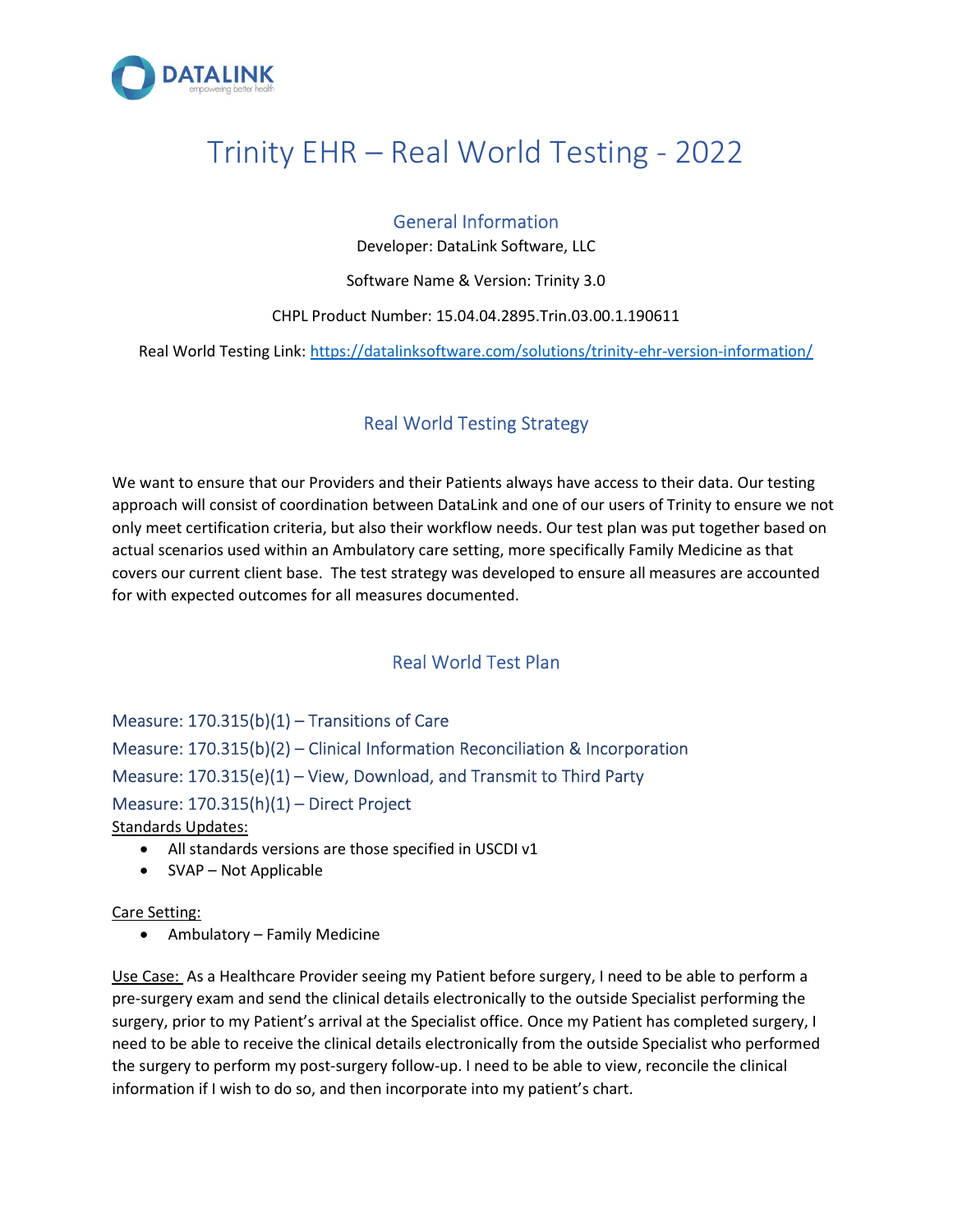

Justification: Use case is in line with care setting for which Trinity is marketed. This use case outlines the most common use of meeting the following criterion  $-170.315(b)(1)$ , 170.315(b)(2), 170.315(e)(1), 170.315(h)(1).

### Test Plan / Expected Outcome:

- 1. Provider sees Patient and documents visit in SOAP note within Trinity
- 2. Provider will sign/complete the SOAP note within Trinity and CCD is auto generated
- 3. Provider can pick the method they wish to transmit the CCD:
	- a. Utilize EMR Direct phiMail software for Direct Messaging to send clinical data in CCD format to outside Specialist
	- b. Download the CCD from Trinity and securely transmit to the outside Specialist
- 4. Outside Specialist receives the clinical data using either method (3a/3b) in CCD format
- 5. Outside Specialist sees Patient and documents visit within their EHR application
- 6. Outside Specialist will transmit the CCD to Trinity either via Direct Messaging or another agreed upon secure format
- 7. Provider receives CCD in agreed upon format
	- a. If Direct Messaging, CCD will import directly into Trinity
		- i. Provider will be notified when new direct message is available within Trinity
	- b. If another secure method, CCD will need to be imported into Trinity
		- i. \*This can be done by the end user and does not require Developer involvement\*
- 8. Provider can choose to:
	- a. Import the CCD only from the outside Specialist into their Patient's Chart within Trinity
	- b. Import & reconcile the CCD from the outside Specialist into their Patient's Chart within Trinity
- 9. Provider can reconcile Problems, clinical data from CCD using reconciliation tool within Trinity
	- a. Allows Trinity Provider to choose which data to reconcile and incorporate into Patient's chart

#### Measure(s):

- "App Insights"
	- o Tool will allow Health IT Developer & Users to deep dive into Application Statistics
	- o Health IT Developers & Users will be able to:
		- Track & report on transaction volume with pass/fail % rates for tracking useability
		- Track & report on system downtime to ensure reliability of our application
- Client Surveys Written & Verbal feedback from our clients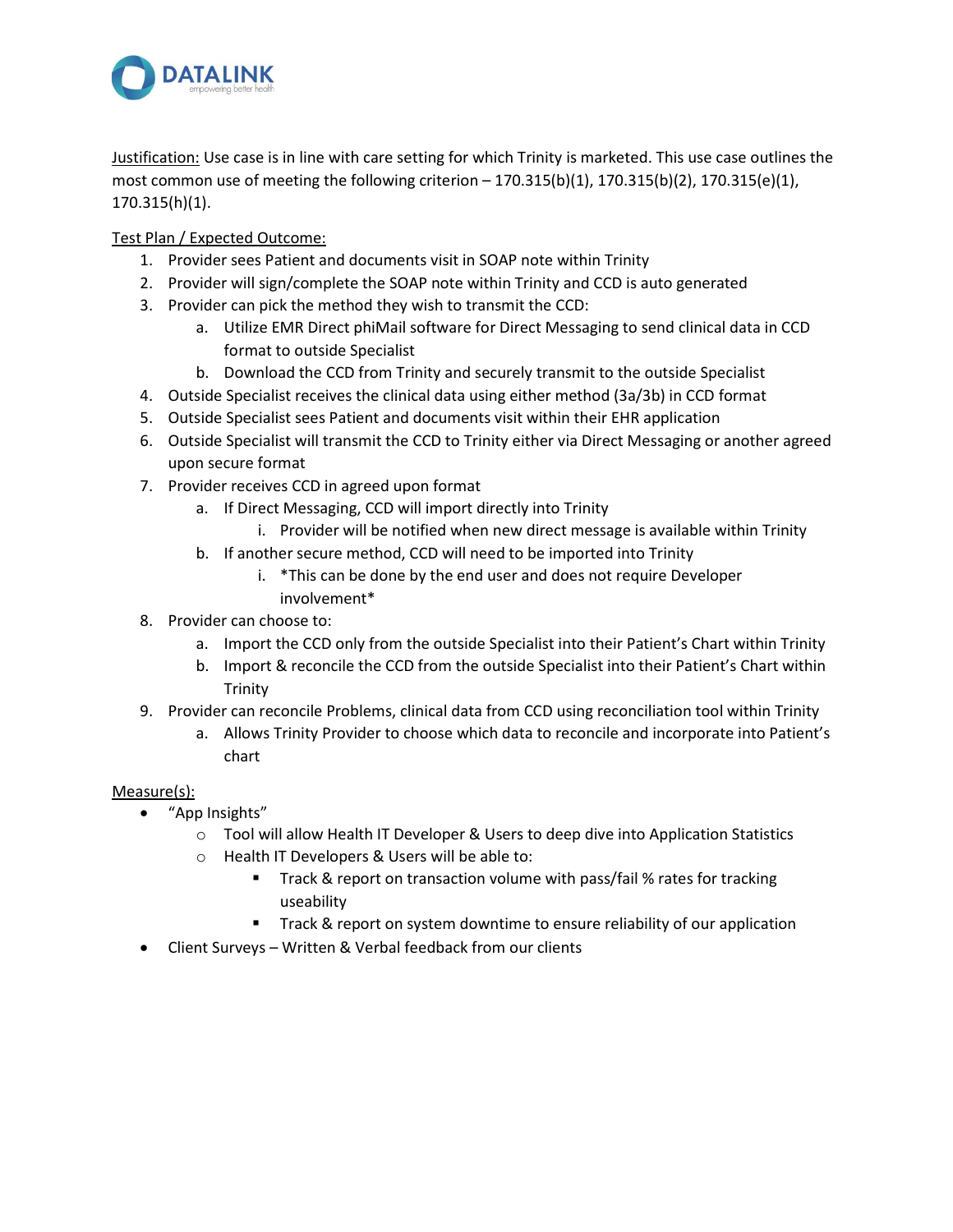

## Measure: 170.315(b)(6) – Data Export

#### Standards Updates:

- All standards versions are those specified in USCDI v1
- SVAP Not Applicable

#### Care Setting:

• Ambulatory – Family Medicine

Use case: As a Healthcare Provider, with a patient that is moving out of state to a new Healthcare Provider, I need the ability to export my patient's electronic health records directly from the EHR so my patient can continue care with their new Healthcare Provider.

Use Case: As a Healthcare Provider, unfortunately several of my patients must begin seeing a different Healthcare Provider, because their payer's network of Provider's is changing. However, so that continuity of care for my patients can continue, I will be exporting patient records to their new Healthcare Provider.

Justification: Use case(s) are in line with care setting for which Trinity is marketed. This use case outlines the most common use of meeting the following criterion – 170.315(b)(6)

#### Test Plan / Expected Outcome:

- 1. Provider can access the export module from within Trinity
	- a. \*Trinity requires specific rights/permissions to perform this function\*
- 2. Provider can choose to perform the export now, or schedule for a later date with
- 3. Provider can choose to setup a recurring export
- 4. Provider can select to export electronic health records from one center or multiple centers at one time
- 5. Provider can select to export for one patient, a group of patients, or all patients
- 6. Provider can set a start & end date for the export
- 7. Exported file is downloaded & ready for transmission

#### Measure(s):

- "App Insights"
	- $\circ$  Tool will allow Health IT Developer & Users to deep dive into Application Statistics
	- o Health IT Developers & Users will be able to:
		- Track & report on transaction volume with pass/fail % rates for tracking useability
		- Track & report on system downtime to ensure reliability of our application
- Client Surveys Written & Verbal feedback from our clients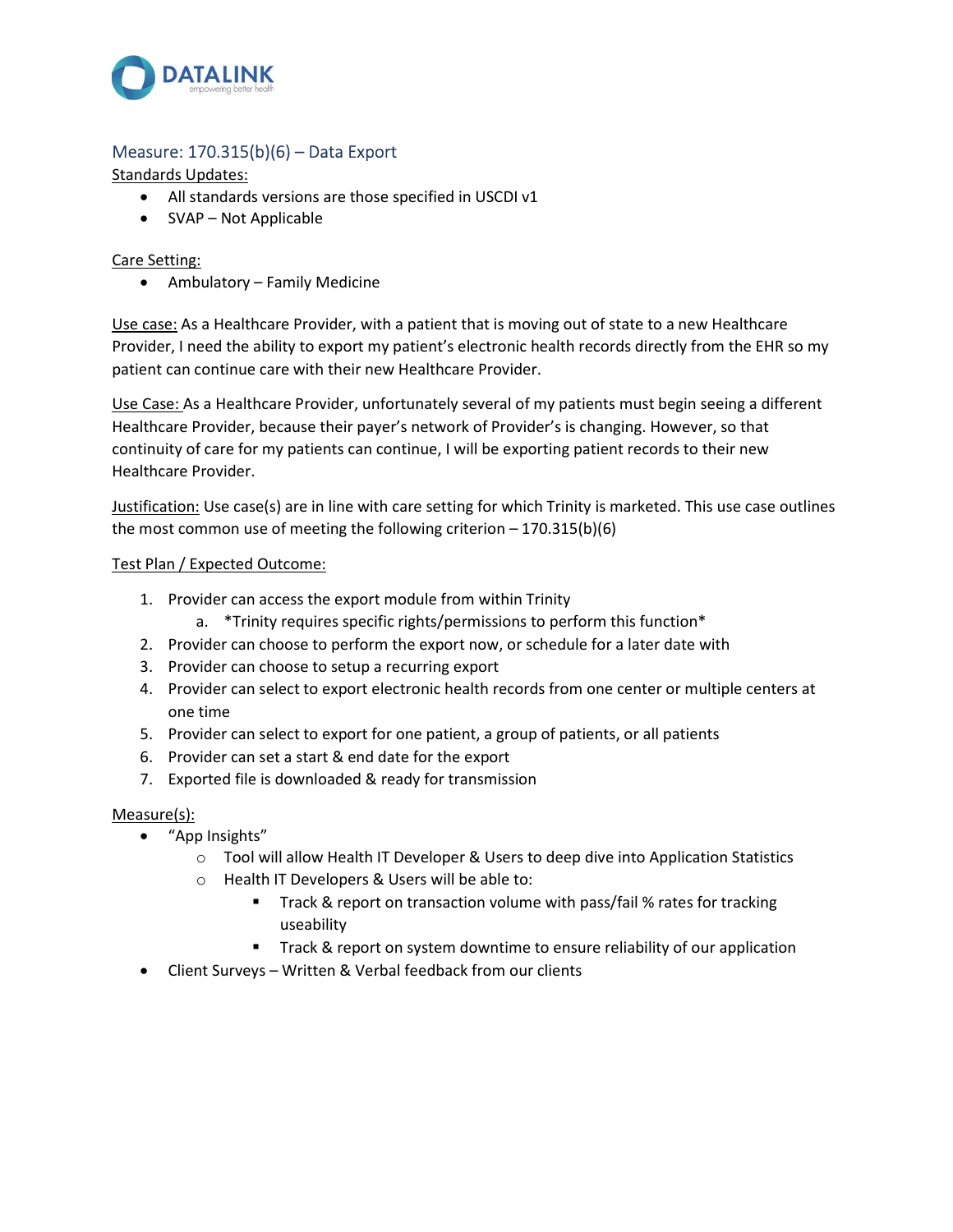

## Measure: 170.315(f)(1) – Transmission to Immunization Registries

Standards Updates:

- All standards versions are those specified in USCDI v1
- SVAP Not Applicable

#### Care Setting:

Ambulatory – Family Medicine

Use Case: As a Healthcare Provider, I need to keep my patient's immunization records up to date with the State Immunization Registry, as well as query the State Immunization Registry for any additional immunization details for my patient, not present currently in their chart.

Justification: Use case is in line with care setting for which Trinity is marketed. This use case outlines the most common use of meeting the following criterion  $-170.315(f)(1)$ 

#### Test Plan / Expected Outcome:

- 1. Provider captures Immunization administration details in Trinity
- 2. Provider can upload one or multiple HL7 Immunization files to their State Immunization Registry a. \*Requires an Immunization Registry connection\*
- 3. Provider can review the acknowledgment (ACK) for the HL7 Immunization file(s) to ensure it was received with no errors
	- a. If there are errors, you will be able to correct and then upload the corrected HL7 Immunization file
- 4. Provider can query their State Immunization Registry for patient Immunizations not currently captured in Trinity, by downloading the query from their State Immunization Registry and viewing the results within Trinity.

#### Measure(s):

- "App Insights"
	- o Tool will allow Health IT Developer & Users to deep dive into Application Statistics
	- o Health IT Developers & Users will be able to:
		- **Track & report on transaction volume with pass/fail % rates for tracking** useability
		- **Track & report on system downtime to ensure reliability of our application**
- Client Surveys Written & Verbal feedback from our clients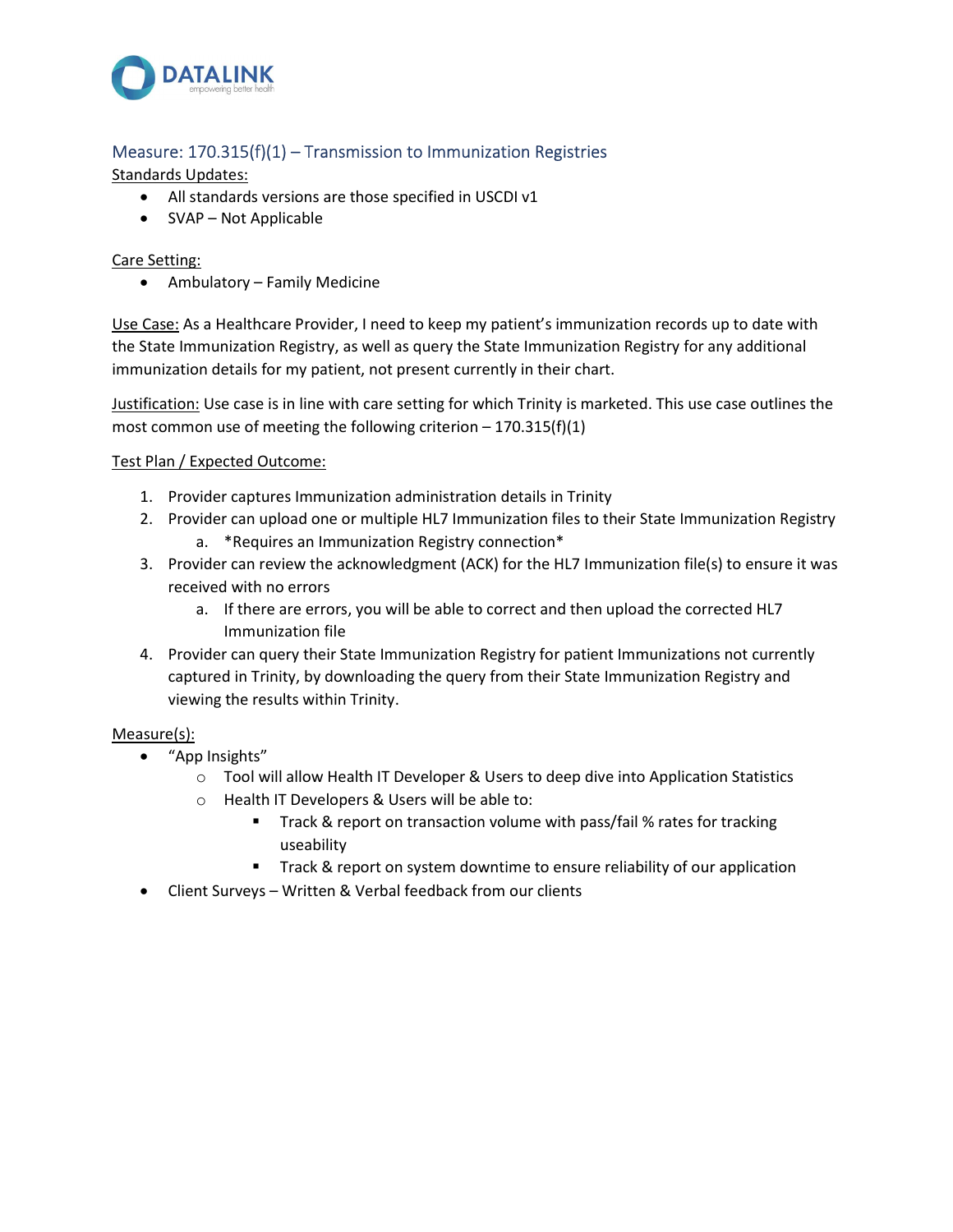

Measure: 170.315(g)(7) – Application Access – patient selection Measure: 170.315(g)(8) – Application Access – data category request Measure:  $170.315(g)(9)$  – Application Access – all data request Standards Updates:

- All standards versions are those specified in USCDI v1
- SVAP Not Applicable

#### Care Setting:

Ambulatory – Family Medicine

Use Case: As a Patient or Authorized Representative for a patient, that does not have access to Trinity, having publicly accessible APIs allows me to request my own patient data, or request data on behalf of a patient as an authorized representative.

Use Case: As a Third-Party application developer, having publicly accessible APIs available from my clients EHR, allows me to integrate faster and more seamlessly.

Justification: Use case(s) are in line with care setting for which Trinity is marketed. This use case outlines the most common use of meeting the following criterion  $-170.315(g)(7)$ , 170.315 $(g)(8)$ , 170.315 $(g)(9)$ 

#### Test Plan / Expected Outcome:

- 1. Navigate to https://datalinksoftware.com/solutions/evokeehr-api-documentation/
	- a. In order to access patient information, any patient or patient authorized representative should first be registered to the DataLink Patient Portal at {domain-url}/#/account. Upon account setup a username and password will be created that will be used to access the DataLink PDAPI.
	- b. The DataLink PDAPI validates the login credentials and access to patient information. The API returns a limited time Bearer token which should be used for subsequent API calls.
- 2. Patient Selection API: DataLink PDAPI provides an API that receives a request with identifying information about a patient and returns a unique token specific to that patient. The unique patient token can be used as a parameter when calling the data access API endpoints. The account must be setup to have access to the patient requested.
- 3. Data Category Request API: DataLink PDAPI provides access to patient clinical data based on different CCDA data categories. This API responds to requests for patient data for each of the individual data categories specified in the Common Clinical Data Set and return the full set of data for that data category. The API also responds to requests for patient data associated with a specific date as well as requests for patient data within a specified date range.
	- a. In order to access patient data for specific category, the categories should be passed as an array of string in the body of the request. The category string should follow the exact same format as in 2015 Edition §170.315(g)(8) Application Access –Data Category Request.
- 4. All Data Request API: DataLink PDAPI provides access to all patient clinical data. This API responds to requests for patient data for all the data categories specified in the Common Clinical